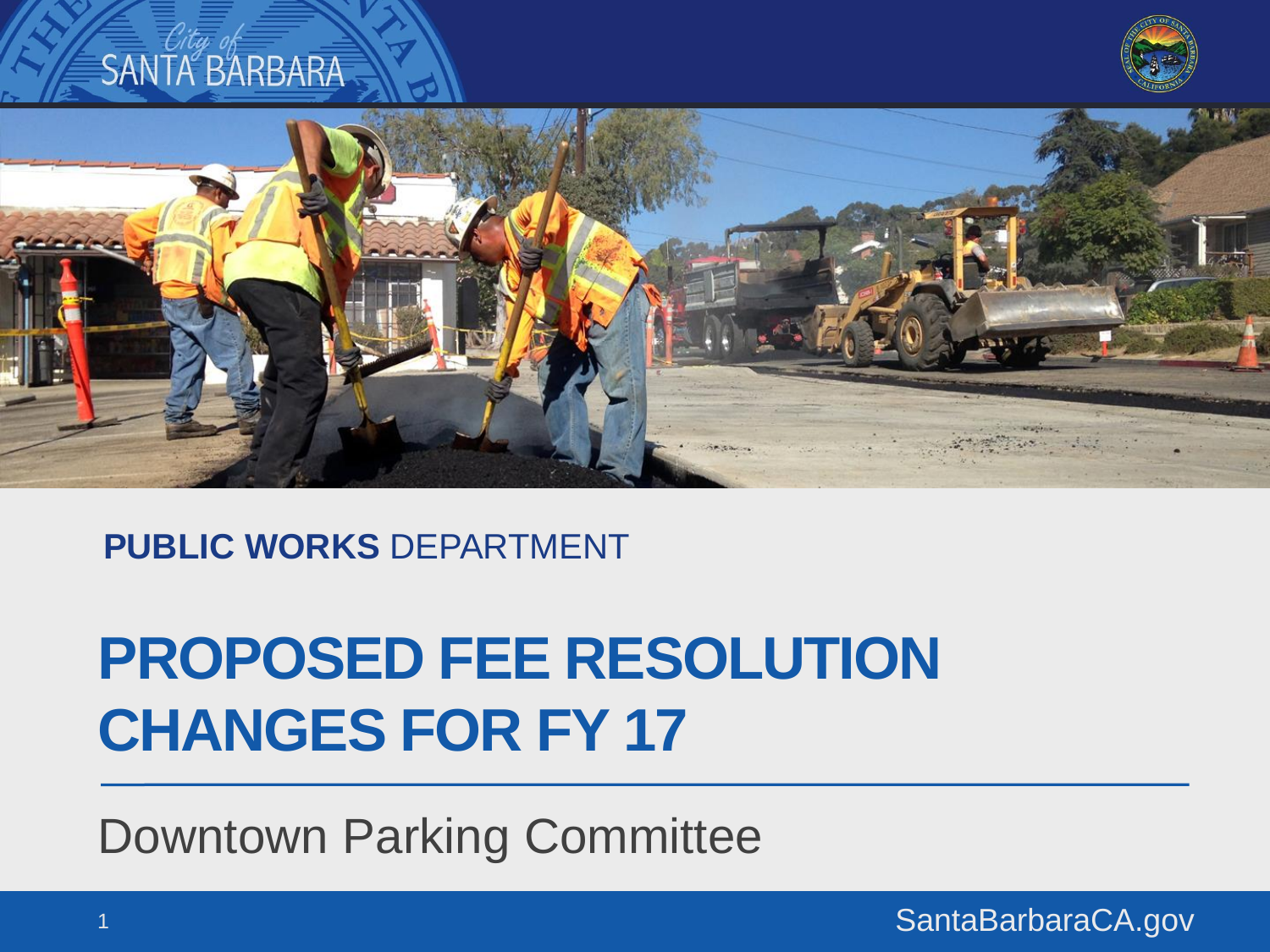

# **Monthly Parking Permit Program**

- Monthly Permits sold to downtown employees in City Lots with extra capacity.
	- $\rightarrow$  Discourages "cycling" vehicles in lots and on-street parking in neighborhoods.
	- Optimizes use and revenue in lower-demand lots.
- DTP must balance the demand for Monthly Permits with the need to ensure parking is always available for hourly customers.
	- $\rightarrow$  Permits not offered for sale when lot occupancy exceeds 85%.
	- $\rightarrow$  Some high-demand lots have small numbers of "legacy" permits that were originally sold when lot occupancy was lower.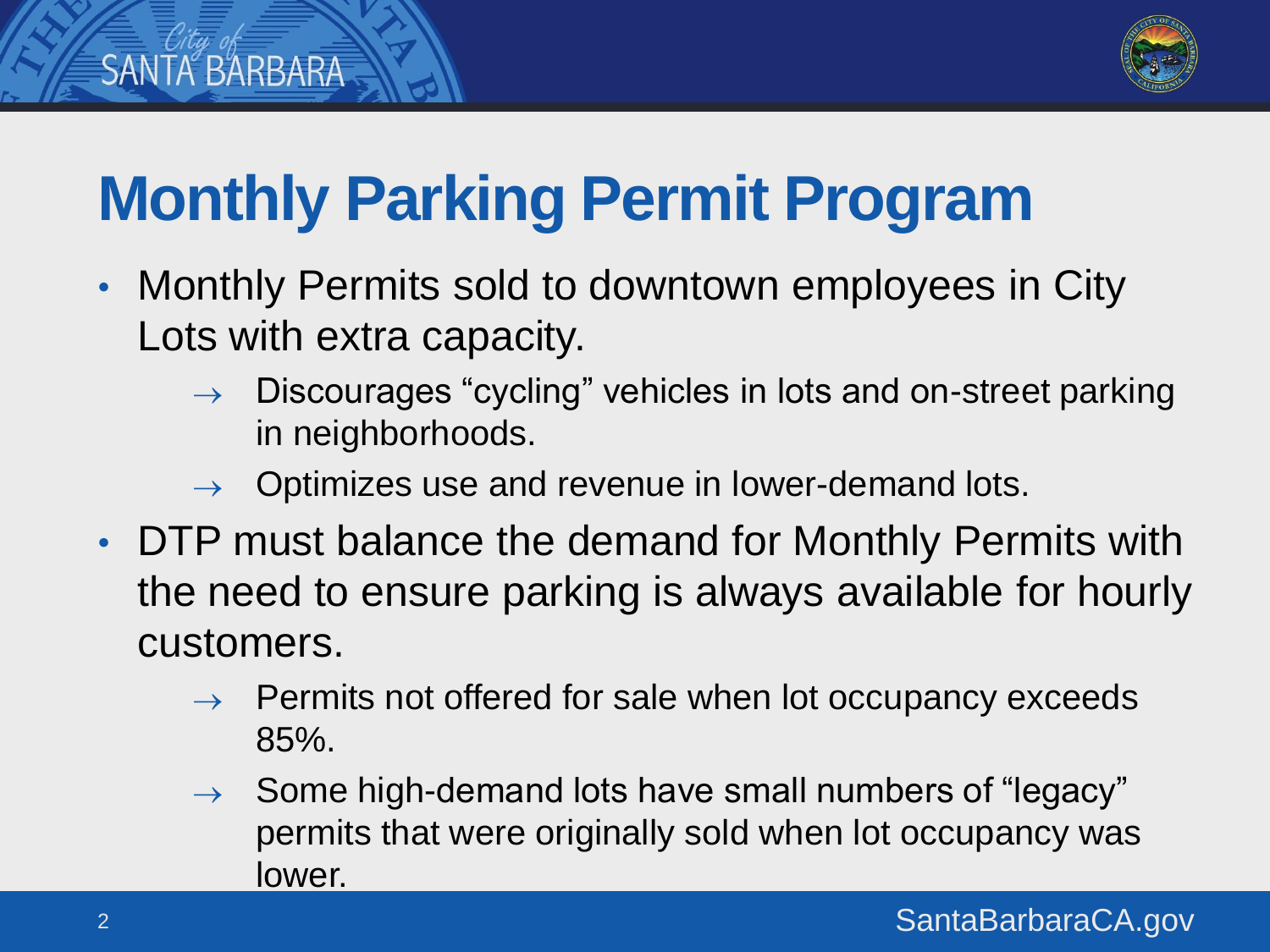

## **Monthly Permit Fee Adjustments**

- Demand for Monthly Permits has increased.
	- $\rightarrow$  Approximate cost for all-day hourly parking for a typical full-time worker = \$250/month.
	- $\rightarrow$  Monthly Permits offered at a significant discount.
	- $\rightarrow$  New businesses and new development downtown.
- Permit parkers in high-volume lots may displace hourly customers.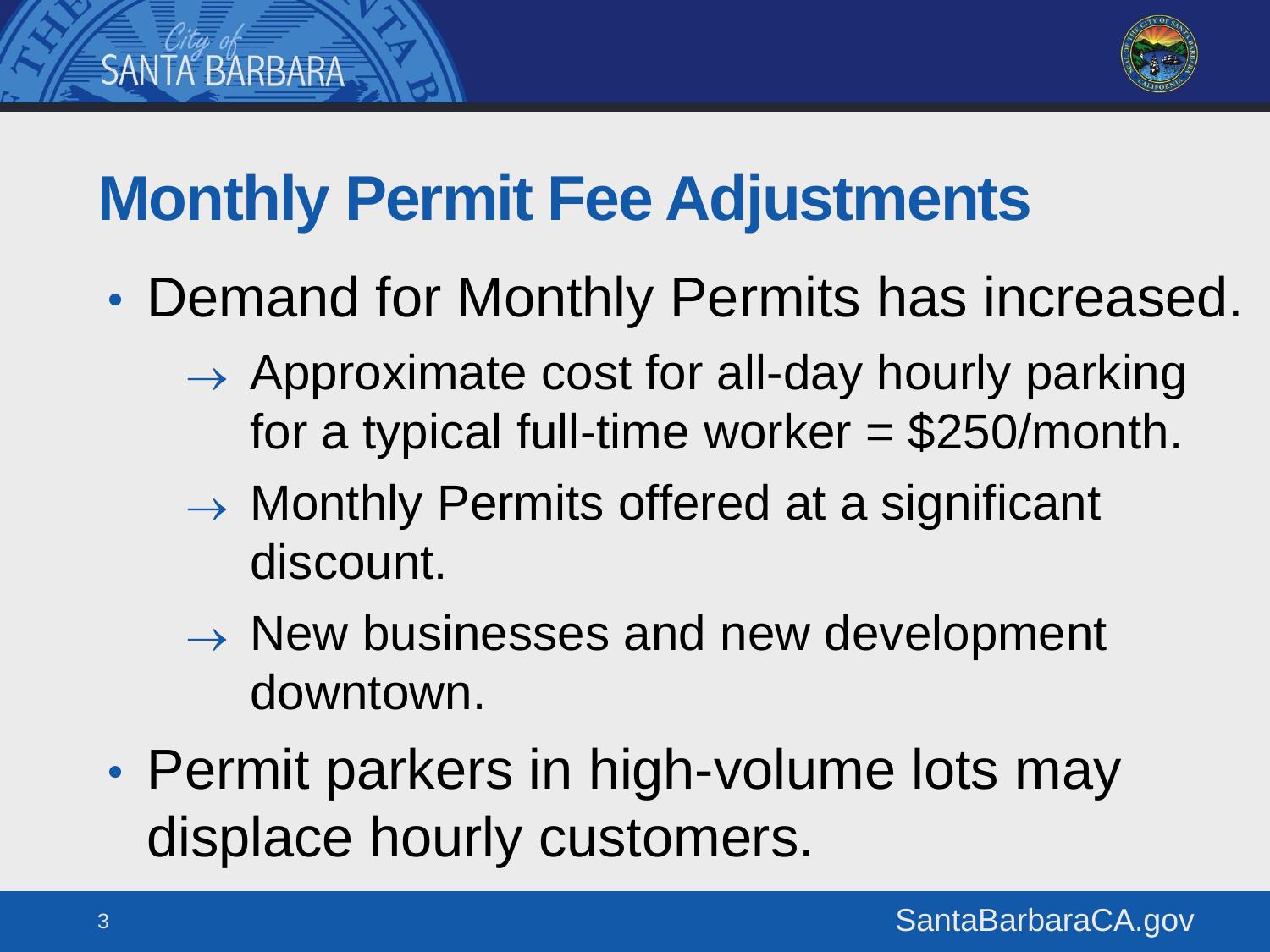

## **Monthly Permit Fee Adjustments**

- Fee Resolution update proposed for FY 17.
- Goal: Single rate for Monthly Permits.
	- $\rightarrow$  Simplify customer choices.
	- $\rightarrow$  Recover costs of providing services.
	- $\rightarrow$  Manage permit demand.
- Make incremental changes to avoid excessively large rate increases in any one year.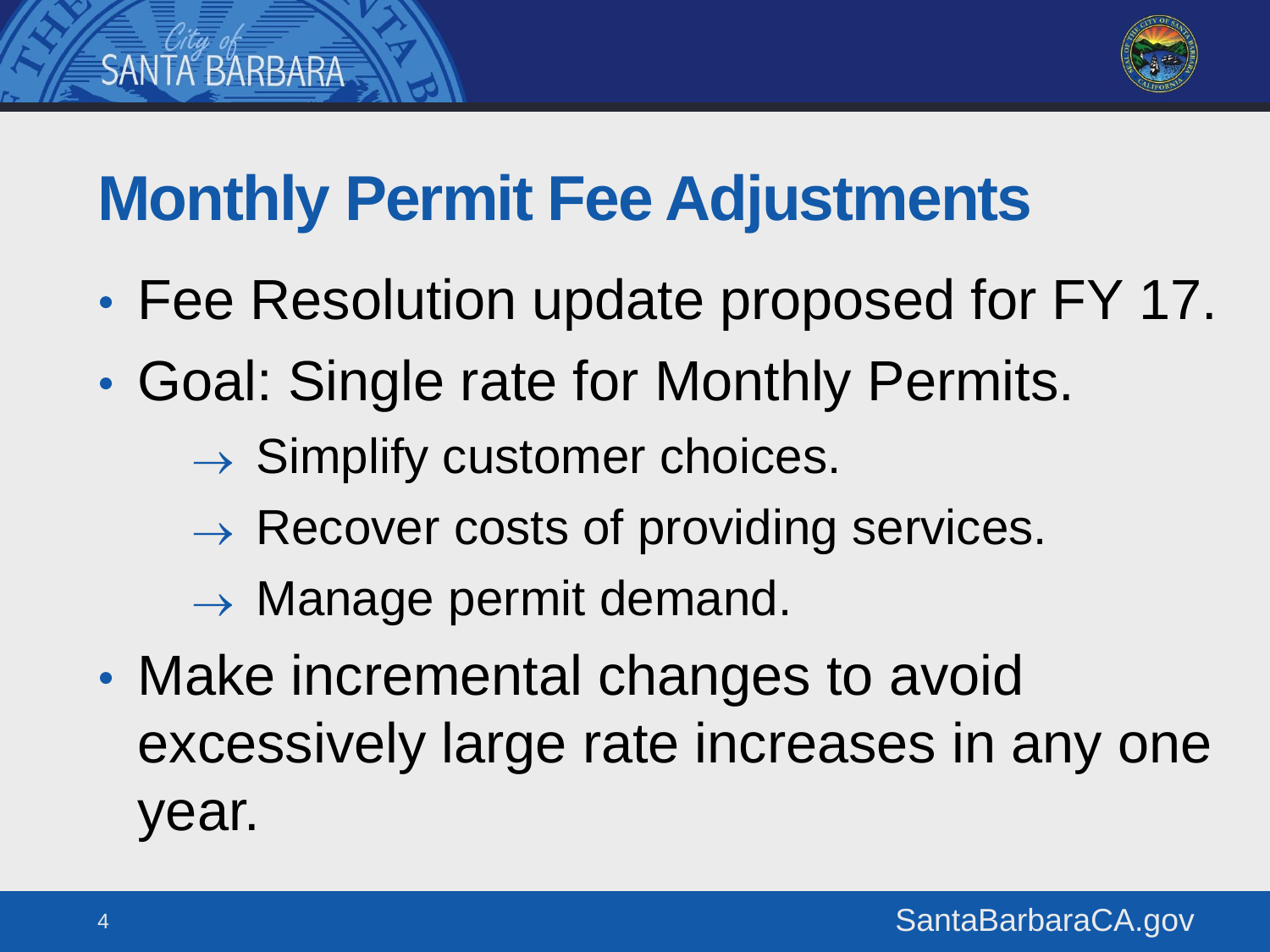

### **Fee Adjustment Strategy**

- Bring most garages up to \$160.
- Charge \$150 for most surface lots.
- Raise lots where current rate is \$100 to \$125 avoid very large price jumps.
- Maintain a lower rate for Lot 10 to encourage demand where capacity is greatest.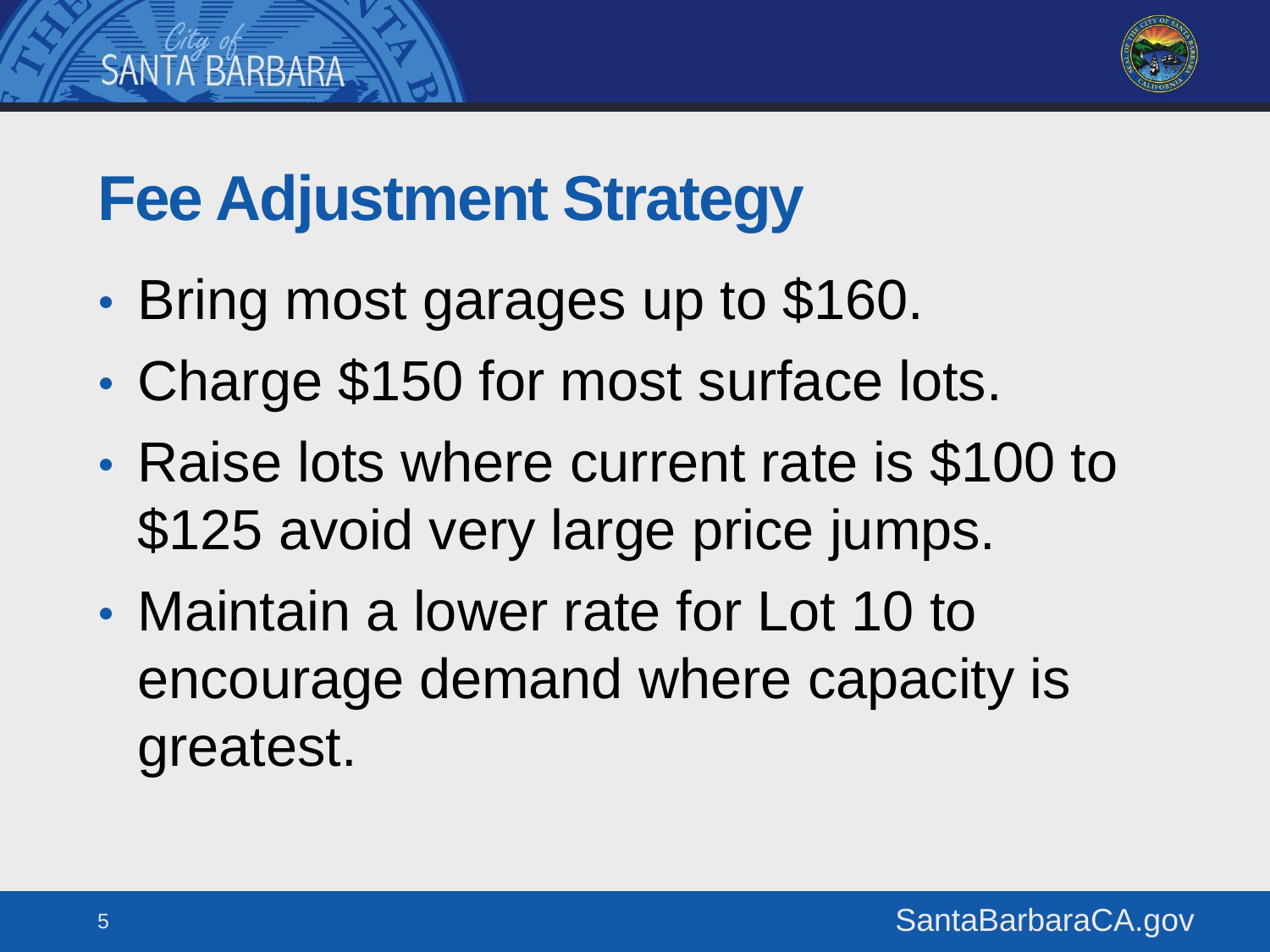

### **Lot 2 – Paseo Nuevo Garage**

| <b>Current Rate</b> | <b>Proposed Rate</b> | # Permits | <b>Permits</b><br><b>Available?</b> |
|---------------------|----------------------|-----------|-------------------------------------|
| \$145               | \$160                | .97       | Usually;                            |
| \$95 PN rate        | \$95                 | 61        | dependent on<br>occupancy           |

• Discounted rate for employees of Paseo Nuevo businesses capped at 60% of full price per RDA/City/Paseo Nuevo Agreement.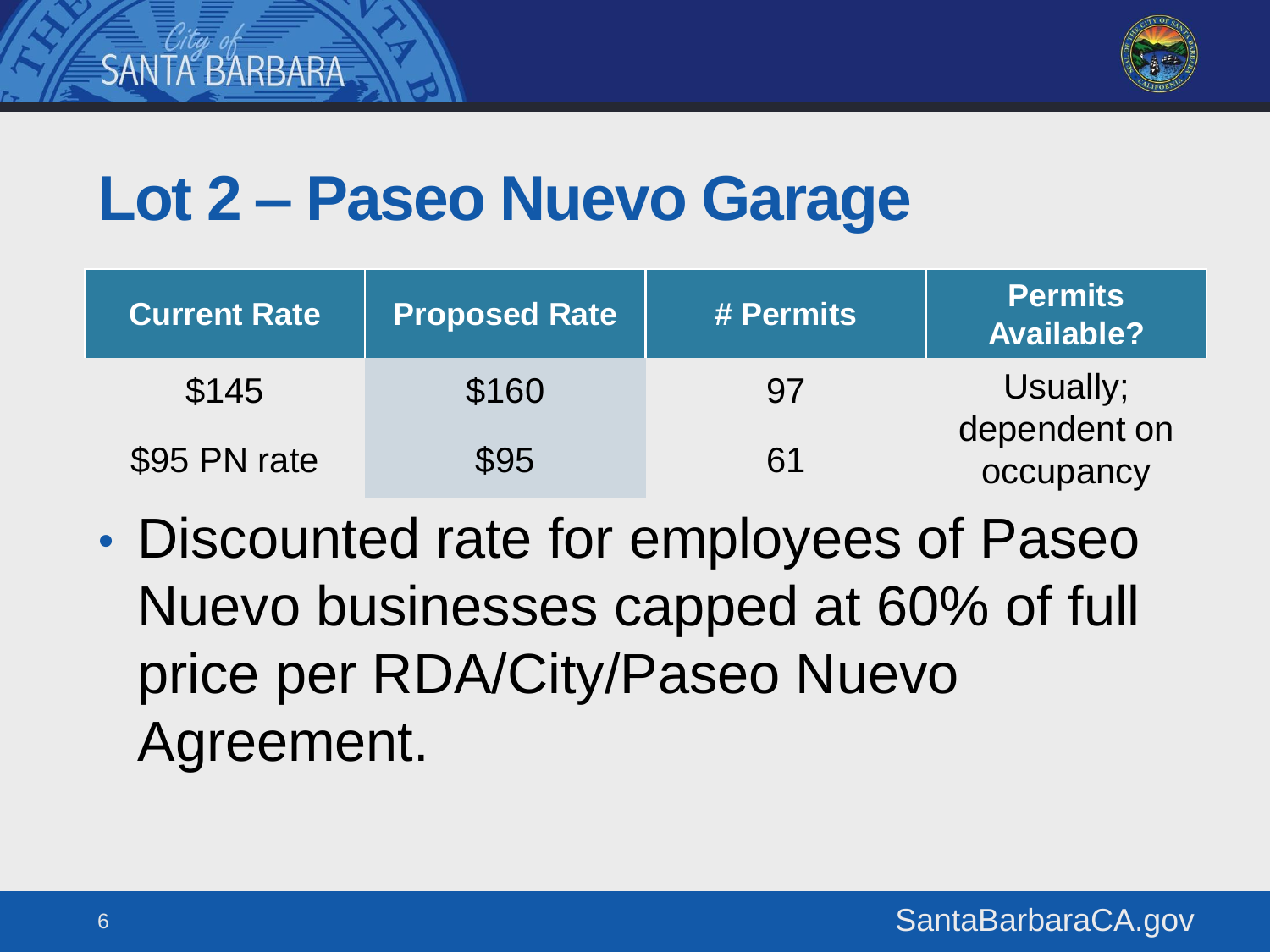

# **Lot 3, Lot 4, & Lot 5 (Victoria Lot)**

| <b>Current Rate</b> | <b>Proposed Rate</b> | # Permits | <b>Permits</b><br><b>Available?</b> |
|---------------------|----------------------|-----------|-------------------------------------|
| \$140               | \$150                | 17        | <b>Never</b>                        |

- Lot occupancy is above 85% during business hours most weekdays.
- To preserve customer parking, no new permits will be offered for sale.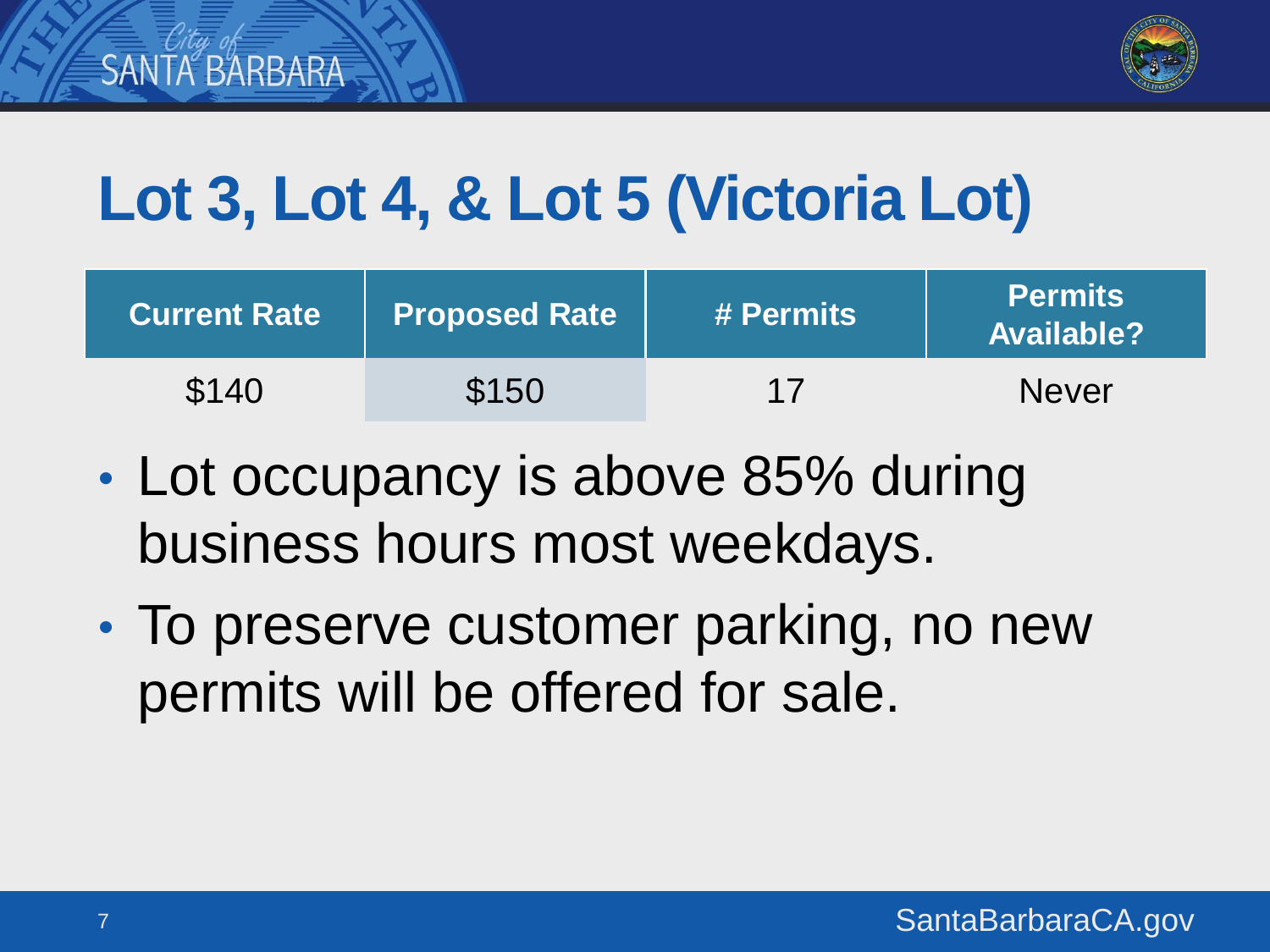

## **Lot 7 – Library Garage**

| Current Rate | Proposed Rate | # Permits | <b>Permits</b><br><b>Available?</b> |
|--------------|---------------|-----------|-------------------------------------|
| \$145        | \$160         |           | No                                  |

- Lot occupancy consistently exceeds 85% threshold for permit sales.
- New permits have not been offered in several years.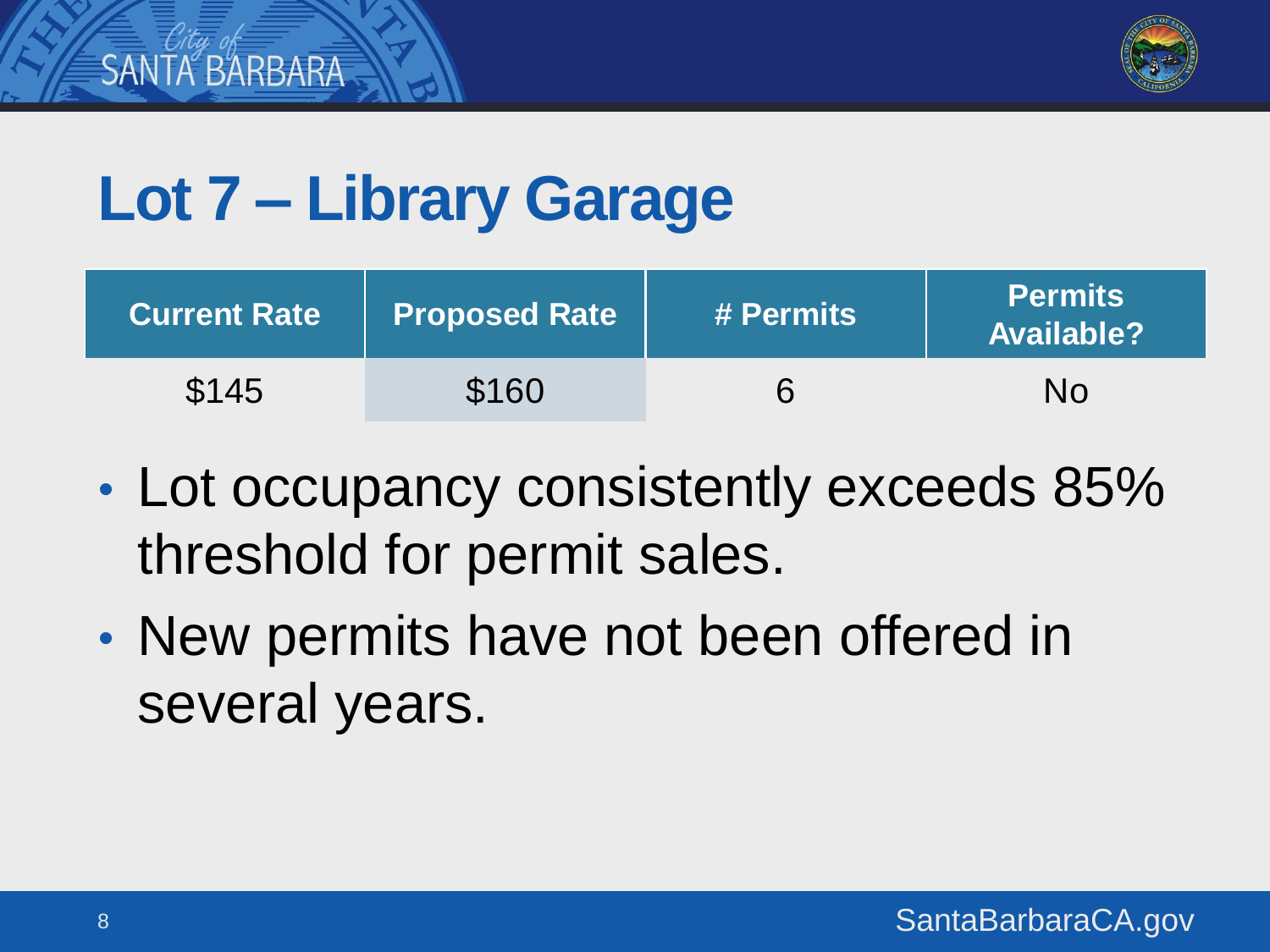

# **Lot 8**

*SANTA BARBARA* 

| <b>Current Rate</b> | <b>Proposed Rate</b> | # Permits | <b>Permits</b><br><b>Available?</b> |
|---------------------|----------------------|-----------|-------------------------------------|
| \$140               | \$150                |           | <b>Never</b>                        |

#### • Small lot.

- Lot occupancy is above 85% during business hours most weekdays.
- Permits have never been offered for sale.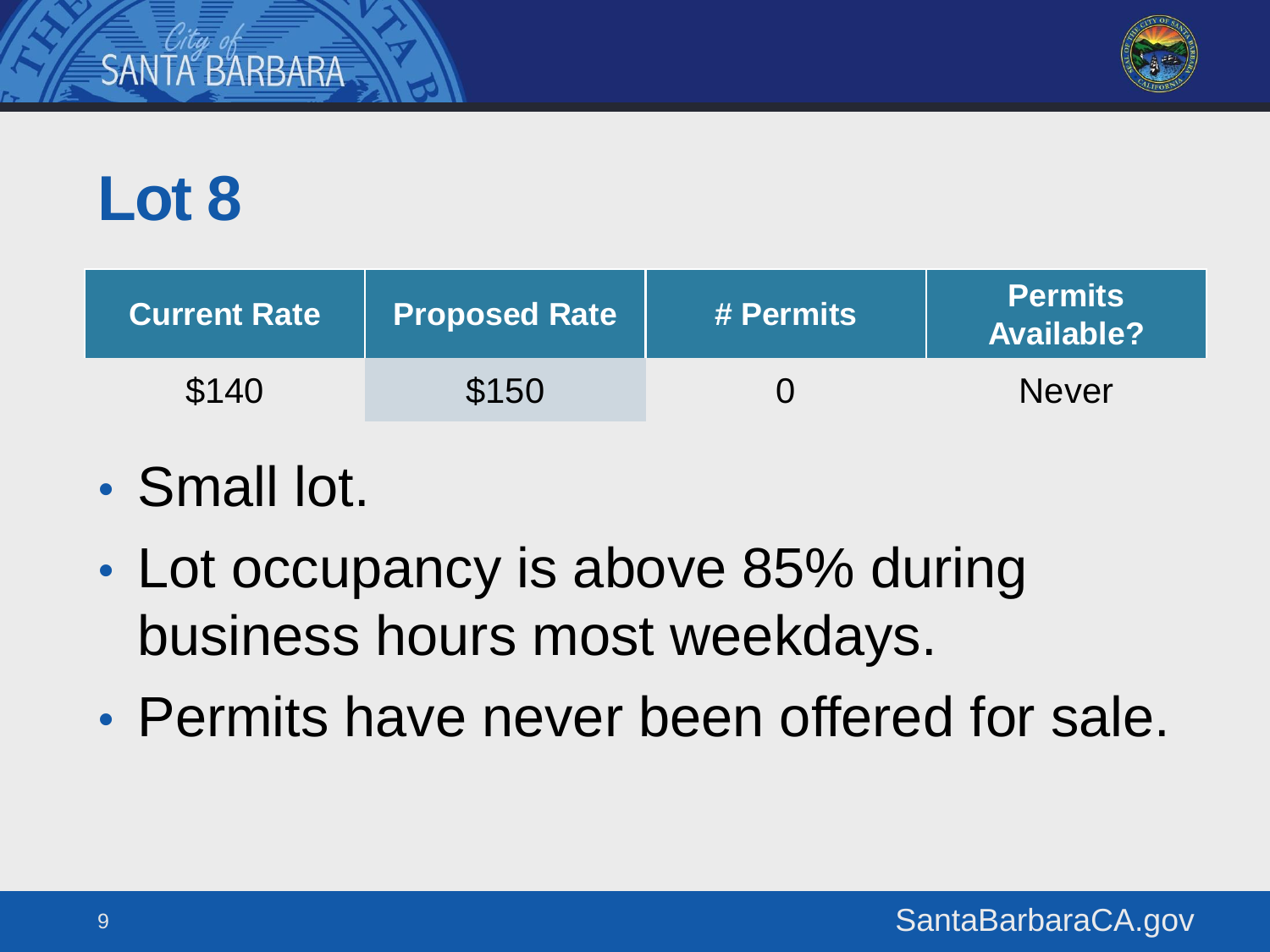

### **Lots 9 & 9 Basement – Lobero Garage**

| <b>Current Rate</b> | <b>Proposed Rate</b> | # Permits | <b>Permits</b><br><b>Available?</b> |
|---------------------|----------------------|-----------|-------------------------------------|
| \$145               | \$160                |           | No                                  |
| \$155 Basement      | \$160                | 19 (paid) | Upon vacancy                        |

- Lot occupancy consistently exceeds 85%. No new hourly lot permits will be offered.
- Basement is permit-only.
- Basement permits available when there is a cancelation and a space opens up.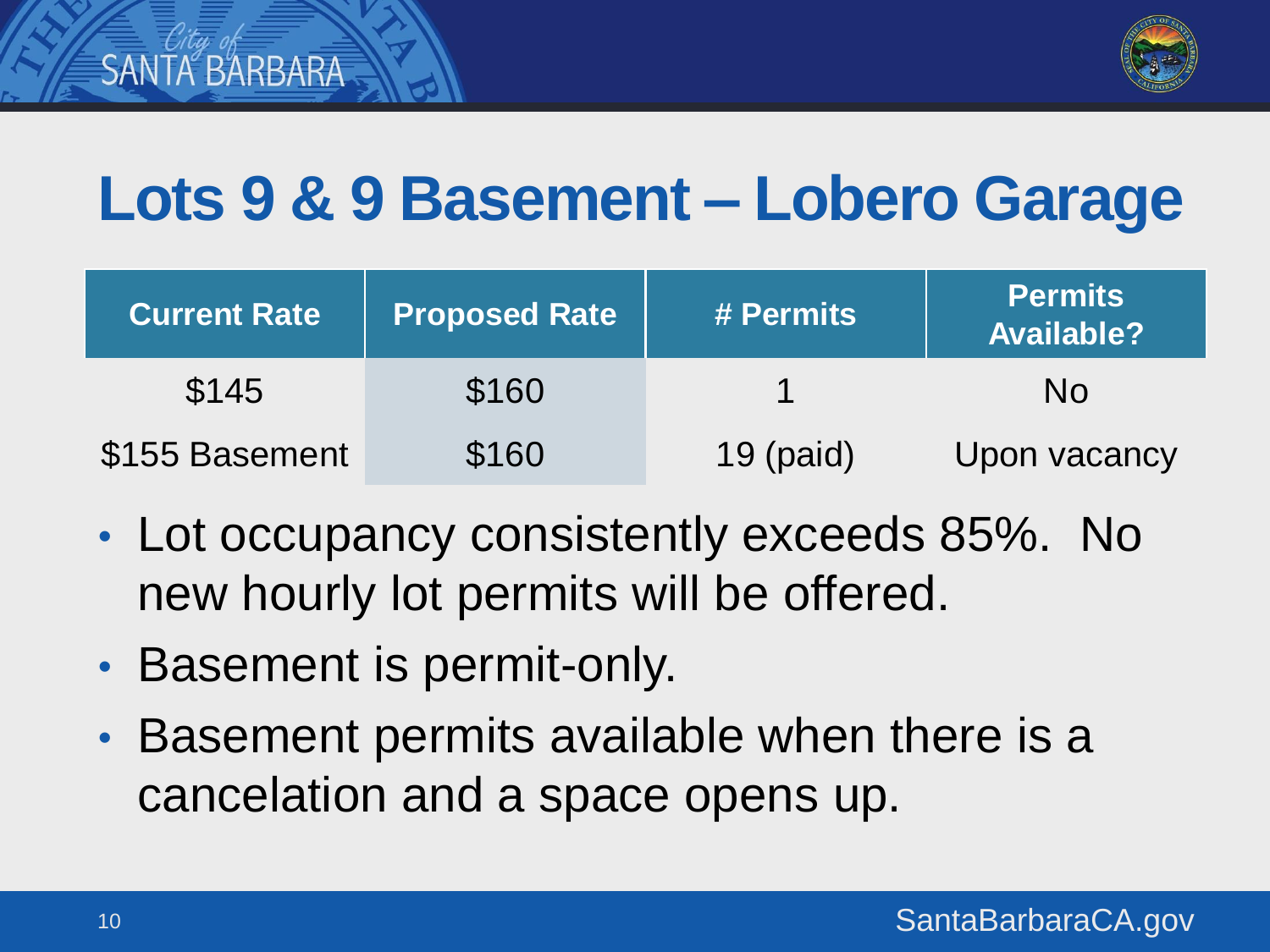

## **Lot 10 – Ortega Garage**

| <b>Current Rate</b> | <b>Proposed Rate</b> | # Permits | <b>Permits</b><br><b>Available?</b> |
|---------------------|----------------------|-----------|-------------------------------------|
| \$135               | \$140                | 214       |                                     |
| \$85 PN rate        | \$85                 | 68        | Yes                                 |

- Discounted rate for employees of Paseo Nuevo businesses capped at 60% of full price per RDA/City/Paseo Nuevo Agreement.
- Least crowded lot during weekday business hours – approx. 50% occupancy.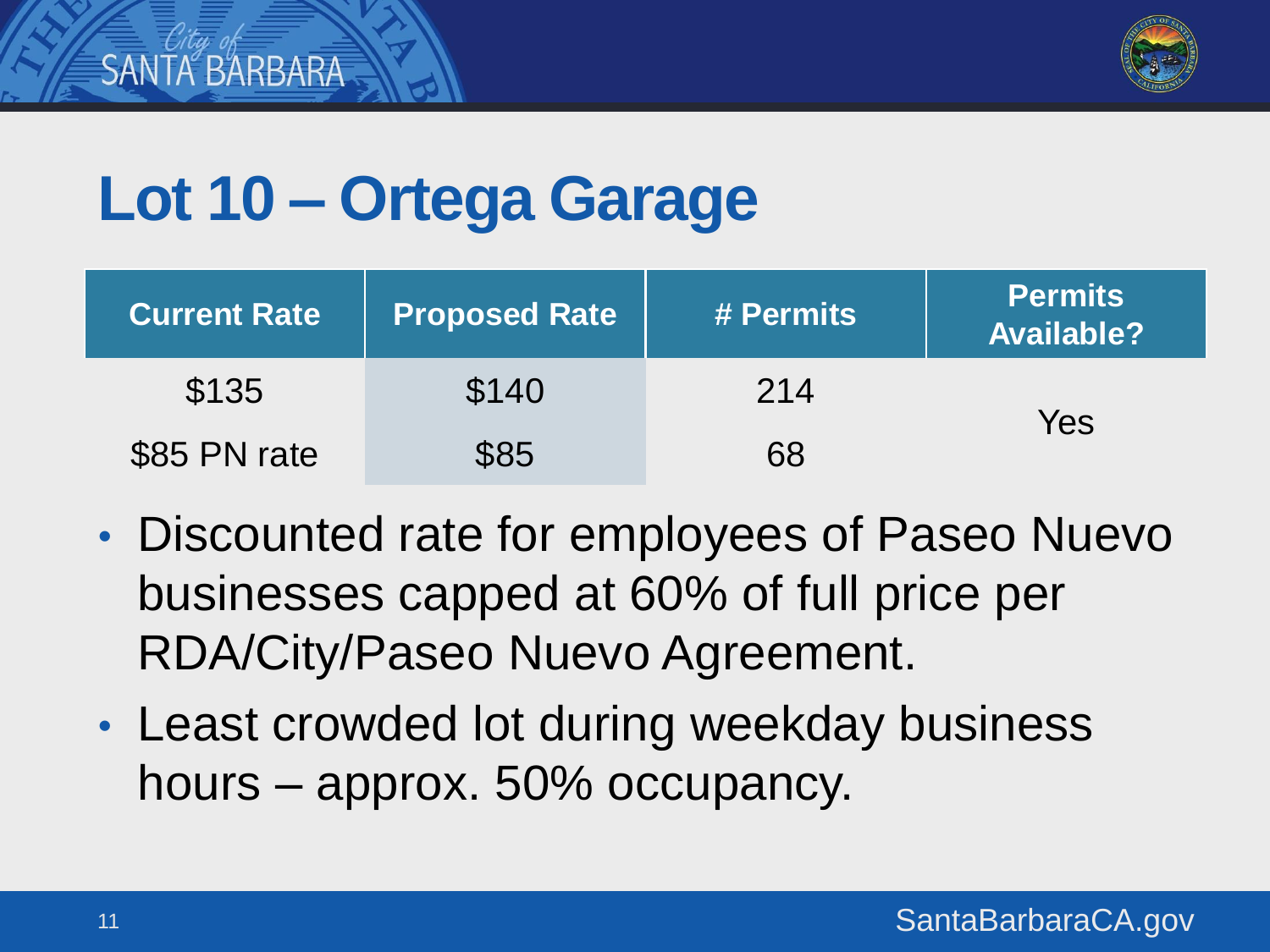

# **Lot 11 & Lot 12**

| <b>Current Rate</b> | Proposed Rate | # Permits | <b>Permits</b><br><b>Available?</b> |
|---------------------|---------------|-----------|-------------------------------------|
| \$100               | \$125         | 10        | No                                  |

- Small lots with occupancy consistently above 85%.
- To preserve customer parking, no new permits will be offered for sale.
- Incremental price increase proposed to avoid large jump up to the \$150 surface lot rate.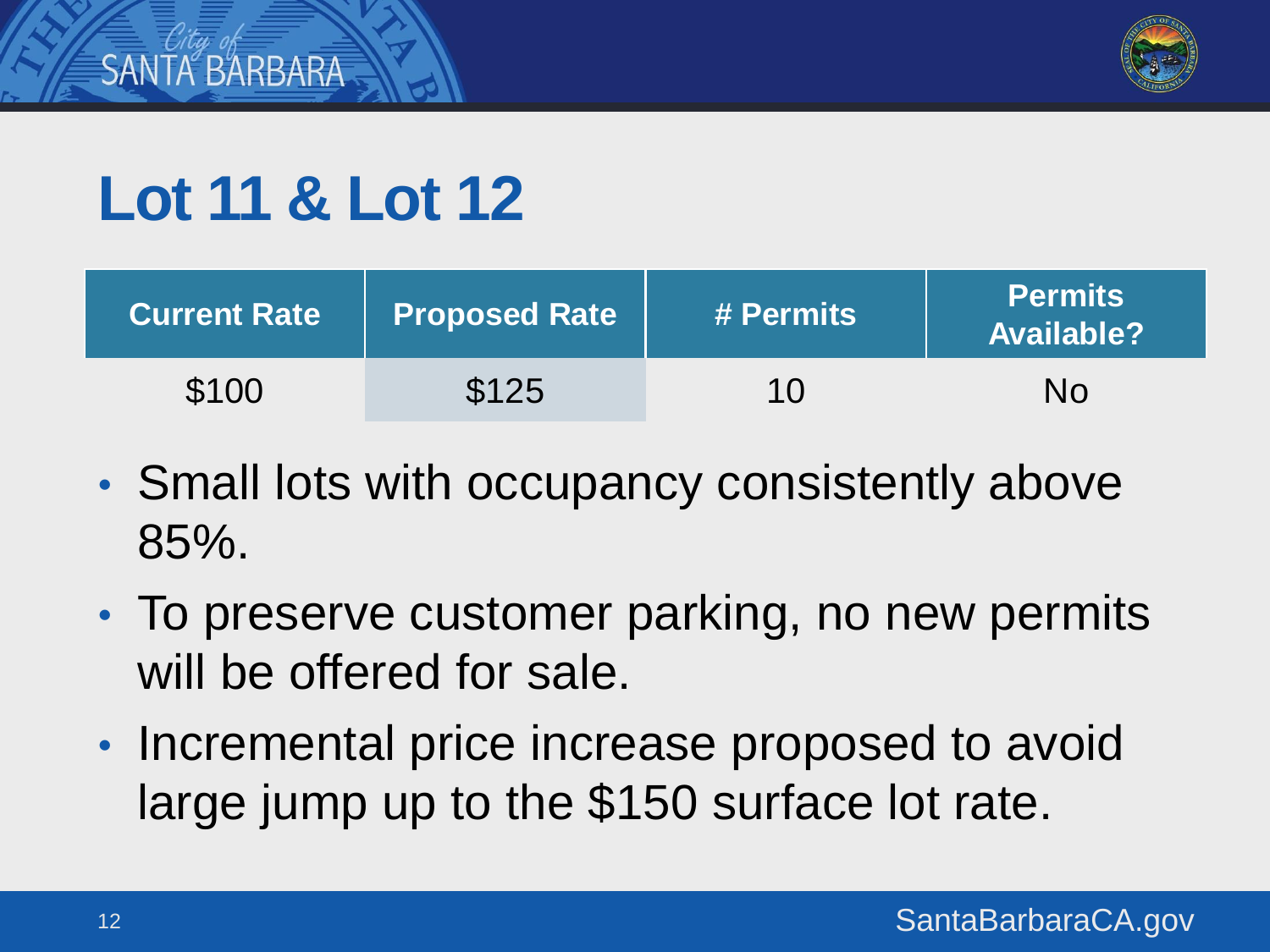

# **Lot 13 (Depot Lot)**

| <b>Current Rate</b> | <b>Proposed Rate</b> | # Permits | <b>Permits</b><br><b>Available?</b> |
|---------------------|----------------------|-----------|-------------------------------------|
| \$100               | \$125                | 6         | Yes, case-by-<br>case               |

- Incremental price increase proposed to avoid large jump to surface lot rate.
- Occupancy is low on weekdays, high on weekends – permits offered case-by-case.
- New development (MOXI, La Entrada, Funk Zone) will impact demand.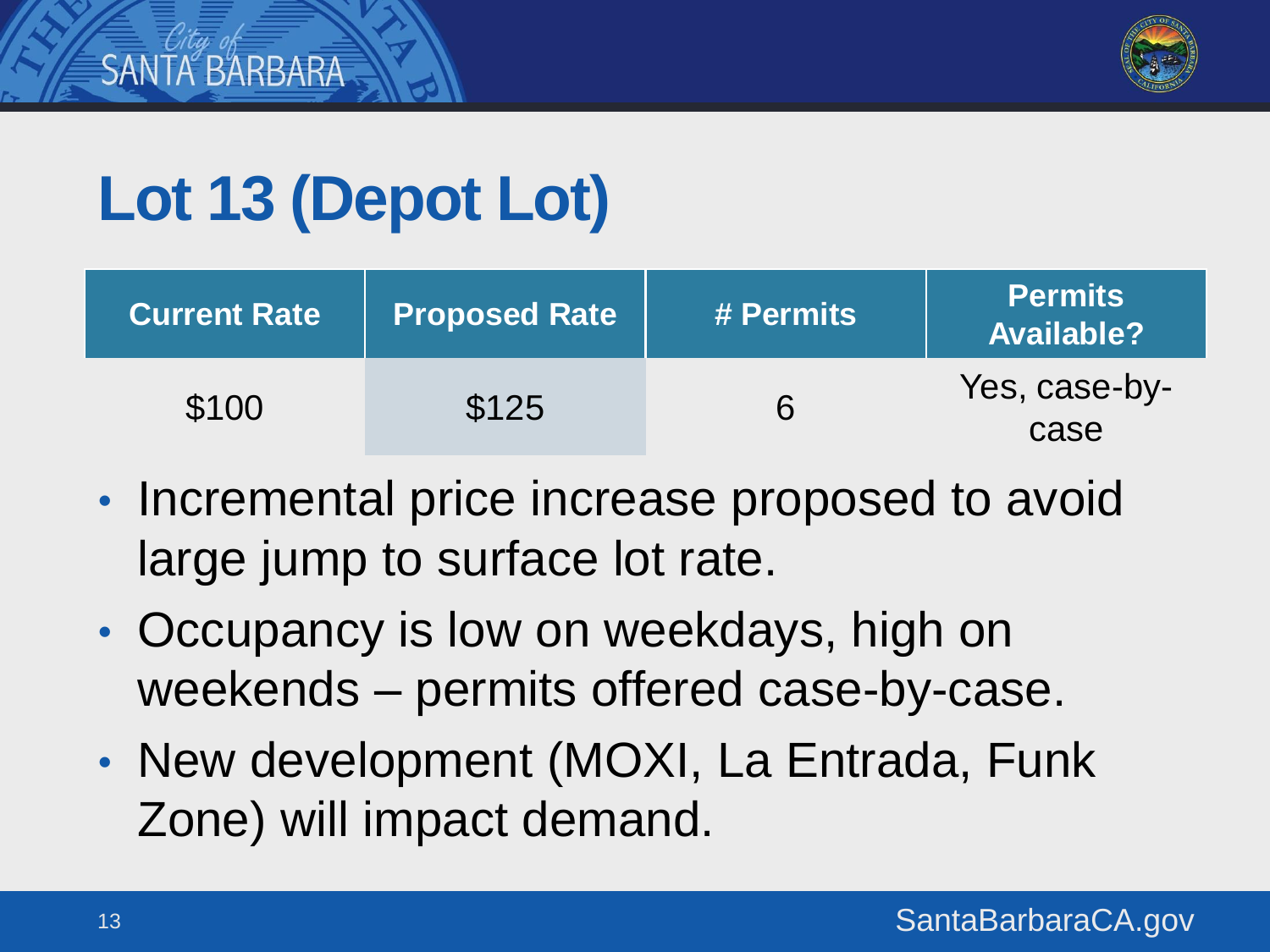

# **Helena Lot**

| <b>Current Rate</b> | Proposed Rate | # Permits | <b>Permits</b><br><b>Available?</b> |
|---------------------|---------------|-----------|-------------------------------------|
| \$85                | \$100         | 10        | Yes                                 |

- 25 space unstaffed lot.
- 90-minute parking enforced by Police Department; no gates or hourly fees.
- Hang tag-style permits.
- Low demand during weekday business hours.